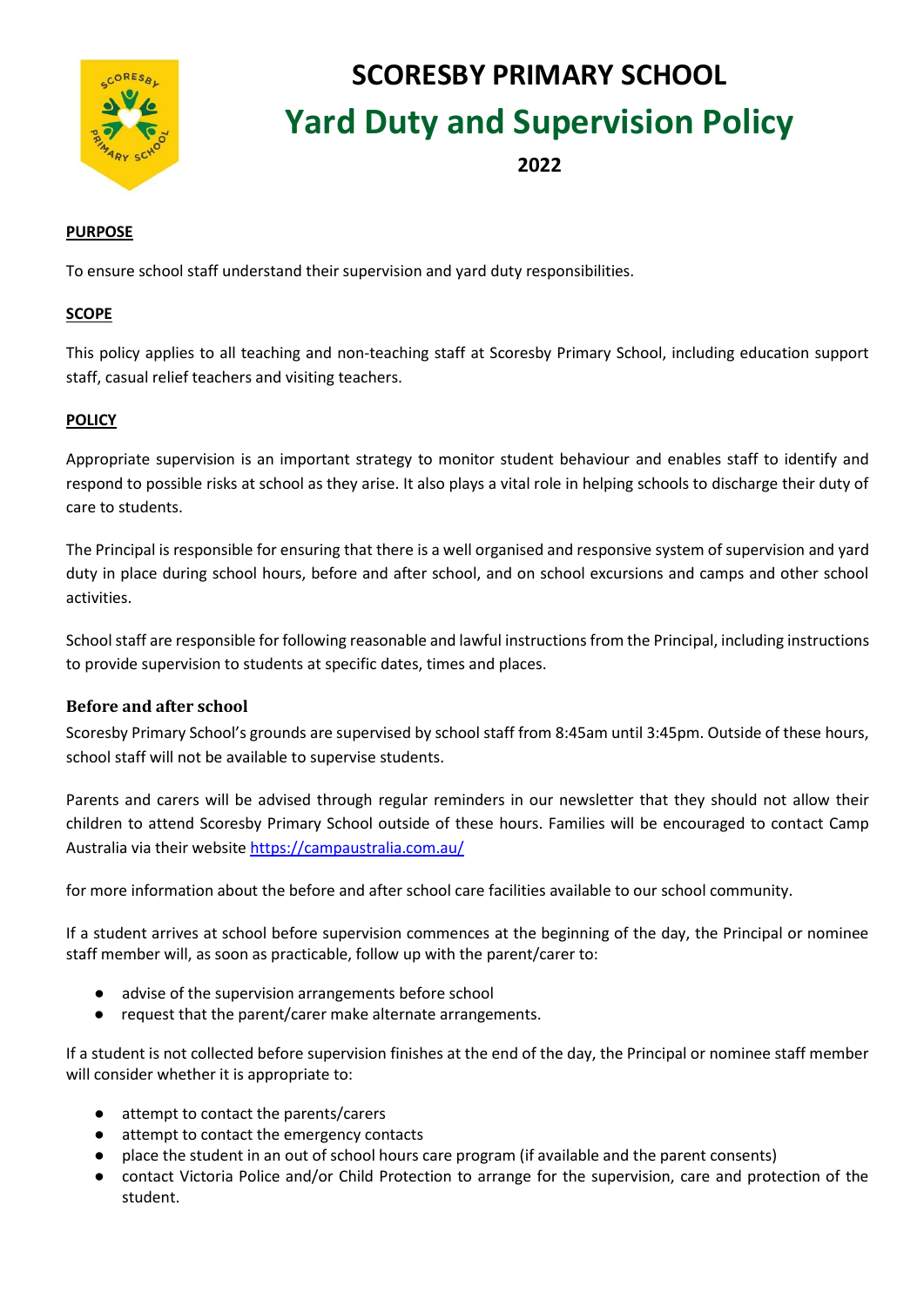## **Yard duty**

All staff at Scoresby Primary School are expected to assist with yard duty supervision and will be included in the weekly roster.

The principal, or alternative nominee is responsible for preparing and communicating the yard duty roster on a regular basis. At Scoresby Primary School, school staff will be designated a specific yard duty area to supervise. Zone one will have at least one teacher and one Educational support staff member supervising and zone two will have one teacher supervising.

The designated yard duty areas for our school are:

| Zone   | Area           |
|--------|----------------|
| Zone 1 | School Grounds |
| Zone 2 | Library        |

Teaching staff must wear a yellow safety/hi-vis vest whilst on yard duty and carry with them the yard duty folder and a first aid bag. Education support staff must wear an orange safety/hi-vis vests whilst on duty. These vests will be provide by Scoresby Primary School.

Staff who are rostered for yard duty must remain in the designated area until they are replaced by a relieving teacher.

During yard duty, supervising staff must:

- methodically move around the designated zone
- be alert and vigilant
- intervene immediately if potentially dangerous or inappropriate behaviour is observed in the yard
- enforce behavioural standards and implement appropriate consequences for breaches of safety rules, in accordance with any relevant disciplinary measures set out in the Scoresby Primary School's *Student Engagement and Wellbeing* policy
- ensure that students who require first aid assistance receive it as soon as practicable
- log any incidents or near misses as appropriate [i.e. in the Yard Duty Book, and where appropriate on Compass
- if being relieved of their yard duty shift by another staff member (for example, where the shift is 'split' into 2 consecutive time periods), ensure that a brief but adequate verbal 'handover' is given to the next staff member in relation to any issues which may have arisen during the first shift.

If the supervising staff member is unable to conduct yard duty at the designated time, they should contact the Principal or Assistant Principal with as much notice as possible prior to the relevant yard duty shift to ensure that alternative arrangements are made.

If the supervising staff member needs to leave yard duty during the allocated time, they should contact the Principal or Assistant Principal but should not leave the designated area until the relieving staff member has arrived in the designated area.

If a relieving or next staff member does not arrive for yard duty, the staff member currently on duty should send a message to the office and not leave the designated area until a replacement staff member has arrived.

Should students require assistance during recess or lunchtime, they are encouraged to speak to the supervising yard duty staff member.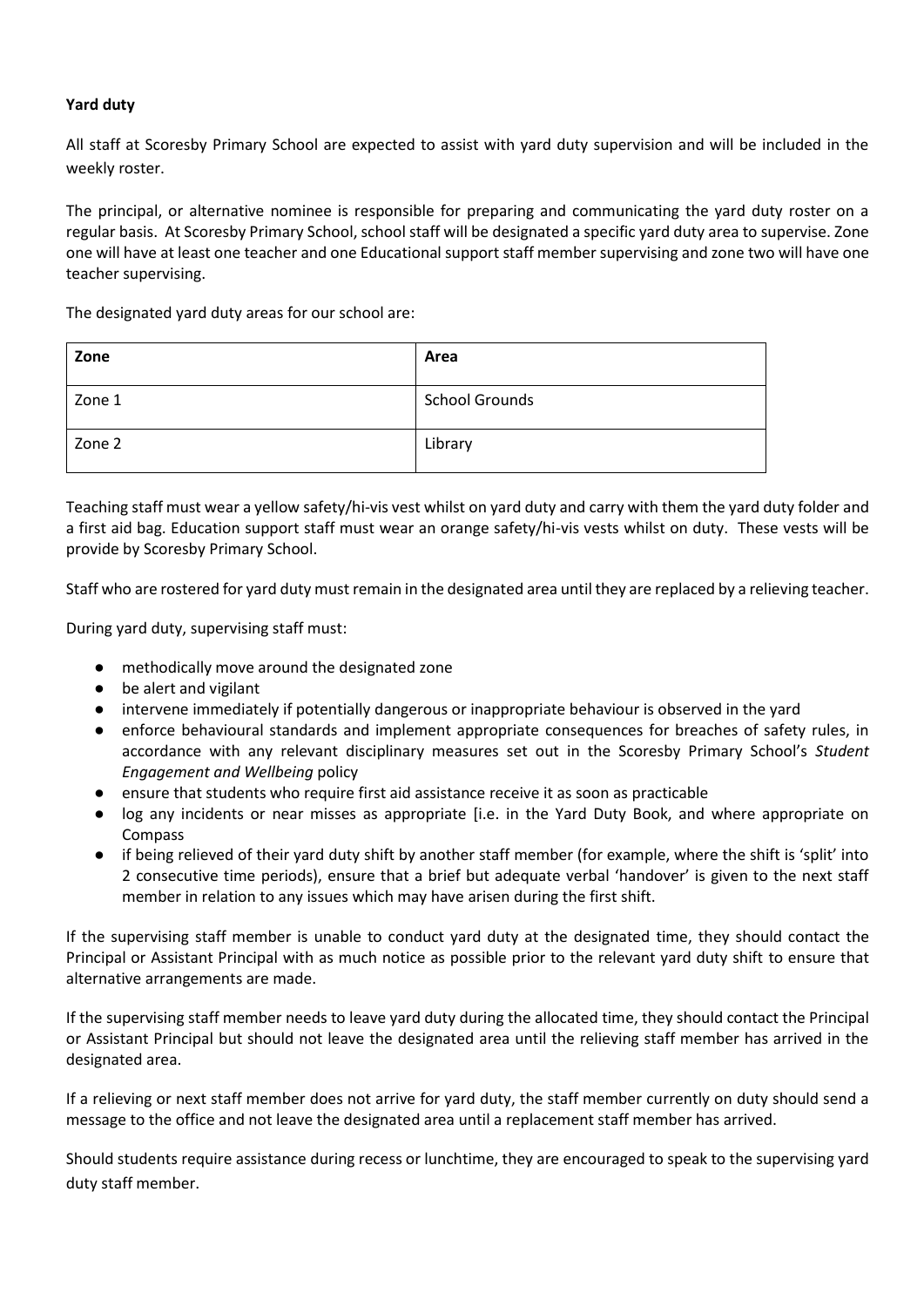## **Classroom**

The classroom teacher is responsible for the supervision of all students in their care during class.

If a teacher needs to leave the classroom unattended at any time during a lesson, they should first contact their team leader for assistance. The teacher should then wait until another staff member has arrived at the classroom to supervise the class prior to leaving.

## **School activities, camps and excursions**

The principal and leadership team are responsible for ensuring that students are appropriately supervised during all school activities, camps and excursions, including when external providers are engaged to conduct part or all of the activities. Appropriate supervision will be planned for special school activities, camps and excursions on an individual basis, depending on the activities to be undertaken and the level of potential risk involved.

## **Digital devices and virtual classroom**

Scoresby Primary School follows the Department's [Cybersafety and Responsible Use of Technologies Policy](https://www2.education.vic.gov.au/pal/cybersafety/policy) with respect to supervision of students using digital devices.

Scoresby Primary School will also ensure appropriate supervision of students participating in remote and flexible learning environments while on school site. In these cases, students will be supervised in a common area by a teacher or ES staff member

While parents are responsible for the appropriate supervision of students accessing virtual classrooms from home:

- student attendance will be monitored via daily webex checkins
- any wellbeing or safety concerns for the student will be managed in accordance with our usual processes refer to our Student Wellbeing and Engagement Policy and our Child Safety Responding and Reporting Policy and Procedures for further information.

#### **Students requiring additional supervision support**

Sometimes students will require additional supervision, such as students with disability or other additional needs. In these cases, the Principal or delegate will ensure arrangements are made to roster additional staff as required. This may include on yard duty, in the classroom or during school activities.

# **Supervision of student in emergency operating environments**

In emergency circumstances our school will follow our Emergency Management Plan, including with respect to supervision.

In the event of any mandatory period of remote or flexible learning our School will follow the operations guidance issued by the Department.

#### **School Bathrooms**

Sometimes students will be required to go to the bathroom during classtime, as such, students are expected to go in pairs and for the teacher to monitor their return

# **COMMUNICATION**

This policy will be communicated to our school community in the following ways [

- Included in staff induction processes
- Discussed at staff briefings or meetings, as required